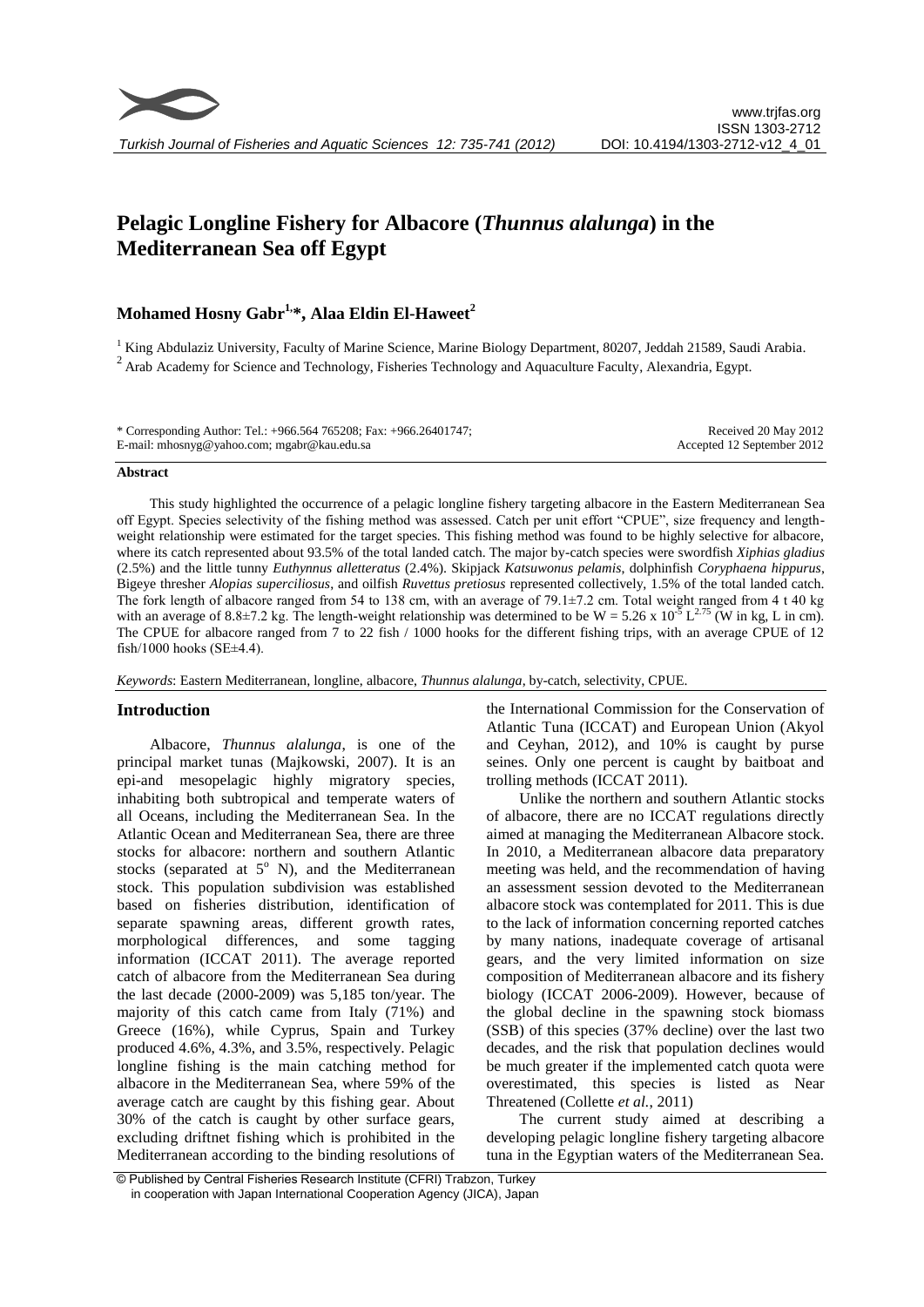The species selectivity, catch per unit effort (CPUE), length frequency and length-weight relationship of albacore (the target species) were investigated.

## **Materials and Methods**

Longline fishery survey was conducted during albacore fishing season between June and July 2010. The fishing gear and method that used to catch albacore by Egyptian fishermen were described. The fishing ground is shown in Figure 1. Based on 18 fishing trip surveying operations (74 fishing days) during the fishing season, catch and effort data were collected. Species composition, total number of hooks, total number and weight of fish caught per trip were recorded. The fishing effort (f) and CPUE for albacore could be calculated using the following formula, modified from De Metrio and Megalofonou (1988):

 $f = (a'/1000) x d$ 

where a' is the average number of hooks in longline per day (divided by the 1000 hooks longline effort unit), d is the number of fishing days per trip,

 $CPUE = N /f$  (N is the number of fish caught)

 $CPUE = B /f$  (B is the biomass of fish caught)

A caliper-like measuring board was used to measure the fork length of albacore at the landing site (Dameitta) and onboard the fishing boat during the fishing operations. The fork length (cm) of 1,577 albacore specimens were measured and used to form the length frequency (at 2 cm length intervals).

Length–weight relationship of albacore was fitted to 274 specimens using fork length (to the nearest 0.5 cm) and fish weight (to the nearest g). The parameters (a, b) of the power equation describing the length-weight relationship;

 $W = a L<sup>b</sup>$ 

were estimated by transforming this equation into the linear form;

Ln  $W =$ Ln  $a + b$  Ln L

and running the regression analysis (the ordinary least squares method) between the natural logarithm of fork length in cm "Ln L" as independent variable and the natural logarithm of the fish weight in kg "Ln W" as a dependent variable.

## **Results**

#### **Fishing Gear and Method**

The fishing boats «longliners» are of the wooden type ranging from 14 to 17 m in length. The engine power ranges from 70 to 130 hp. The crew number ranges from 7 to 10 persons.

The fishing gear that used by Egyptian fishermen to catch albacore tuna is a pelagic longline that is set horizontally. The mainline is made of nylon monofilament (1.2 mm diameter) to which thousands of branchlines (snoods) are attached through swivels, each branchline is made of nylon monofilament (1.0 mm diameter) with a single baited hook (size 7



**Figure 1.** Albacore fishing ground in the eastern Mediterranean Sea off Egypt.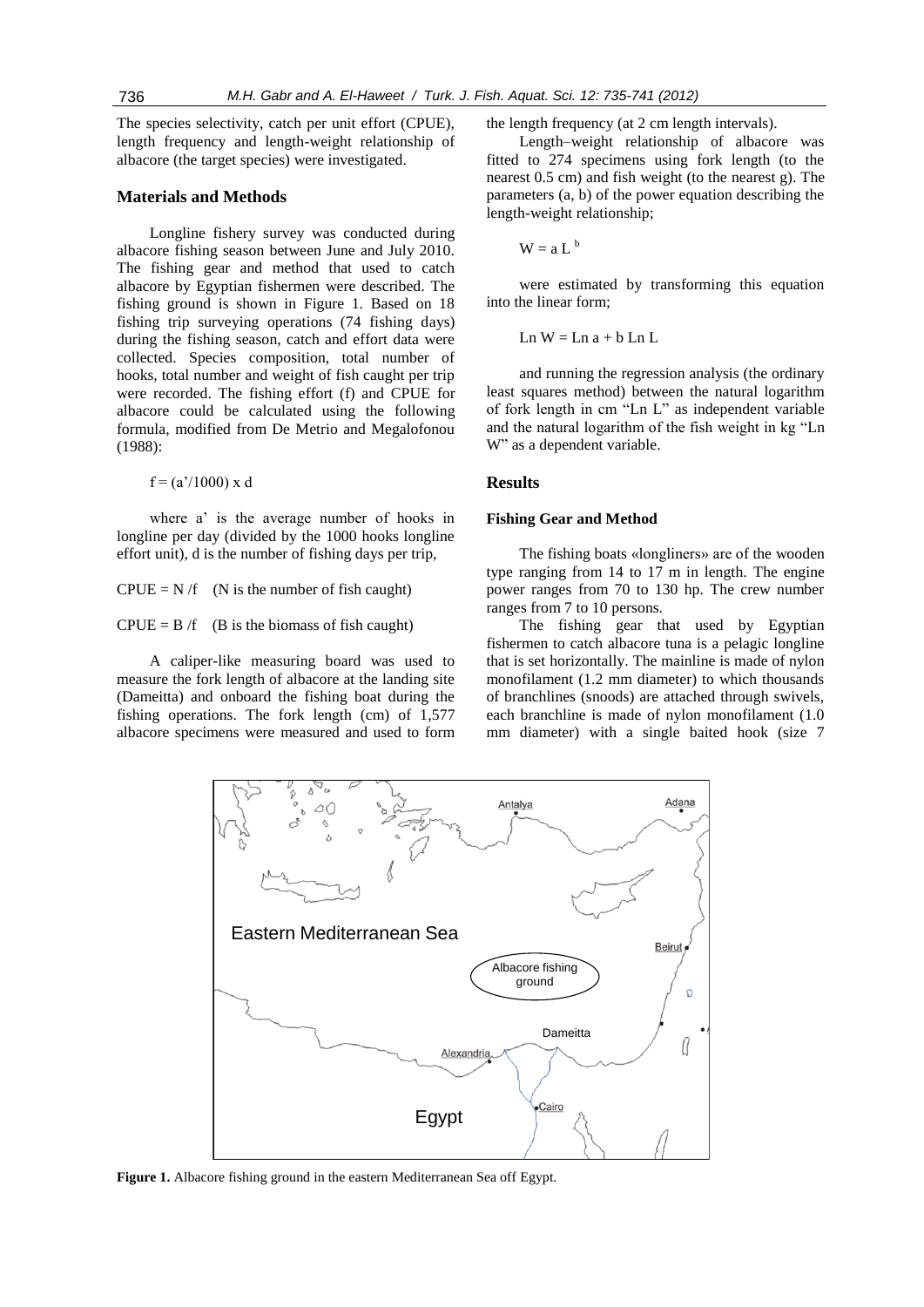straight shank hook). Frozen sardine is usually used as the bait.

Each fishing boat often uses from 4,000 to 4,500 hooks, contained in 8 or 9 boxes. Each box contains a part of the mainline to which about 500 branchlines are attached. Figure 2 shows a schematic drawings of mainline and branchlines with floats between two flag buoys, in addition to details of branchline (snood) structure.

Longlines are usually set and hauled manually (by hand) and just once a day. Setting the longline usually starts just before the sundown (at  $5.^{00}$  pm) taking about 5 hours (up to  $10^{00}$  pm). Hauling the longline starts at early morning (at  $7.^{00}$  am) through the day time (till  $5.^{00}$  pm), and setting it starts again for the next day.

#### **Species Composition**

Species composition was estimated as occurrence percentage (in number) for each species. Albacore, *Thunnus alalunga,* represented the highest percentage of all species caught (93.5%). Swordfish, *Xiphias gladius*, and little tunny, *Euthynnus alletteratus* are represented 4.9% of the total catch, while all other bycatch species (*Katsuwonus pelamis*, *Coryphaena hippurus, Ruvettus pretiosus* and *Alopias superciliosus*) contributed 1.6% (Table 1).

As discards, only one loggerhead *Carretta carretta* was recorded during all fishing operations, and from 5 to 10 stingray *Dasyatis violacea* were discarded each fishing day per boat.



**Figure 2.** Schematic drawings showing floats between two flag buyoy (A), branchlines (snoods) between two floats (B), and structure of branchline and distance between two snoods (C) in albacore pelagic longline used by Egyptian fishermen.

|  |  |  |  |  | Table 1. Species composition of albacore pelagic longline used by Egyptian fishermen in the eastern Mediterranean Sea |  |
|--|--|--|--|--|-----------------------------------------------------------------------------------------------------------------------|--|
|  |  |  |  |  |                                                                                                                       |  |

| <b>Species</b>         | English name    | No of fish caught | % of occurence |
|------------------------|-----------------|-------------------|----------------|
| Thunnus alalunga       | Albacore        | 3,487             | 93.5           |
| Xiphias gladius        | Swordfish       | 92                | 2.5            |
| Euthynnus alletteratus | Little tunny    | 91                | 2.4            |
| Katsuwonus pelamis     | <b>Skipjack</b> |                   | 0.1            |
| Coryphaena hippurus    | Dolphinfish     | 23                | 0.6            |
| Ruvettus pretiosus     | Oilfish         |                   | 0.2            |
| Alopias superciliosus  | Bigeye thresher | 24                | 0.6            |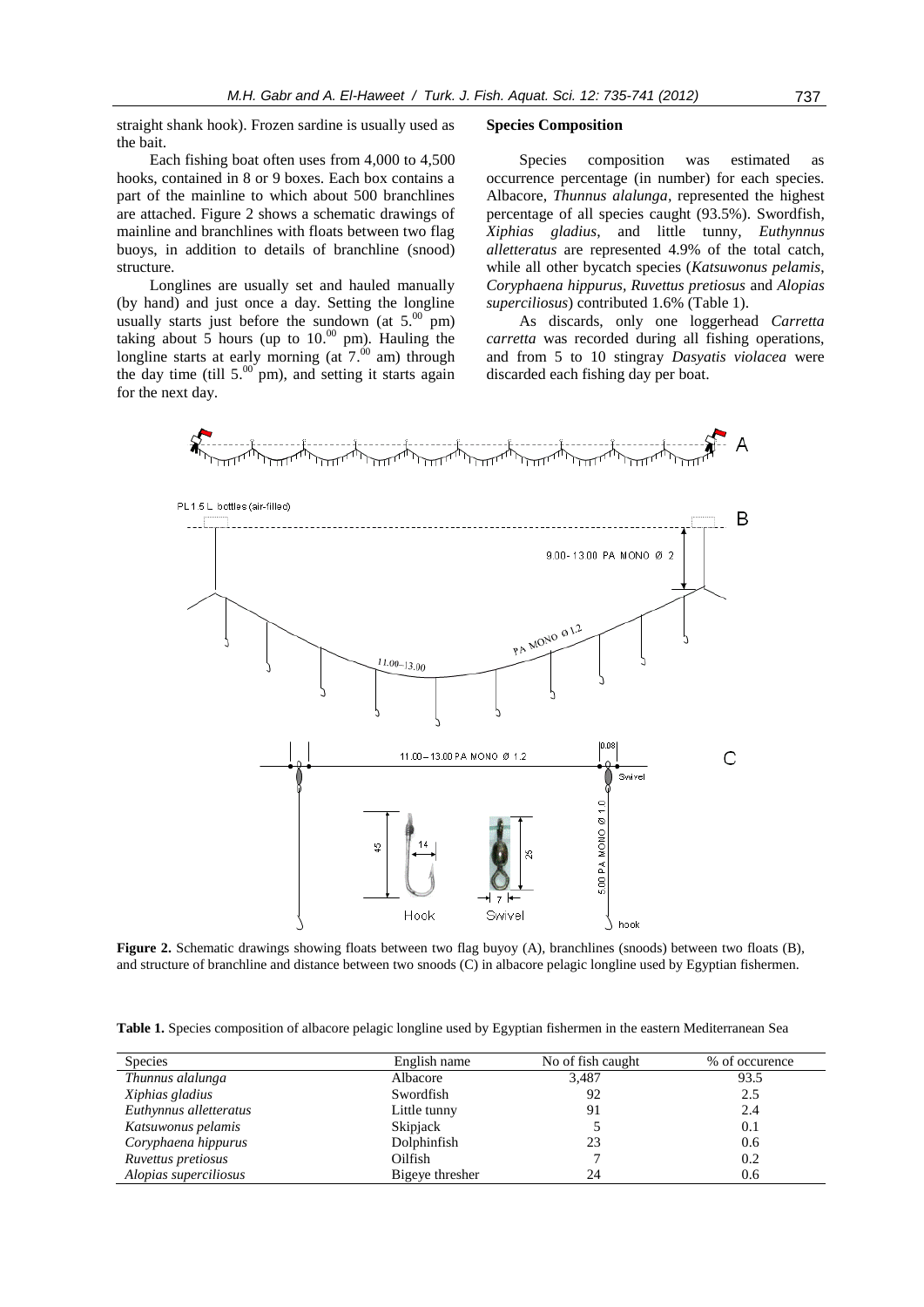#### **Effort, Catch and CPUE**

Table 2 shows the effort, catch and catch per unit effort (CPUE) of albacore based on 18 fishing trips surveying operations (74 fishing days) during the fishing season. The fishing effort ranged between 4,000 to 4,500 hooks/day (4–4.5 effort unit/day) with an average effort of  $4,184\pm248$  hook/day  $(4.2\pm0.2)$ effort unit/day). The catch of albacore ranged between 28 to 100 fish /day with an average of  $51\pm21$  fish/day and between 258 to 950 kg /day with an average of 467.9±193.1 kg/day. CPUE ranged between 7 to 22 fish/1000 hooks with and average of  $12\pm4.4$  fish/1000 hooks and between 64.4 to 211.1 kg/1000 hooks with an average of 110.9±41.7 kg/1000 hooks.

### **Size Frequency and Length – Weight Relationship**

As shown in Figure 3, the fork length of albacore ranged from 54-106 cm. Only one large fish was recorded with 138 cm fork length and 40 kg total weight. The average fork length was estimated to be 79.1 $\pm$ 7.2 (SE) cm. The retention length (L50) was determined from the cumulated frequency percentage and found to be belonging to the length group 80 cm.

Total weight of individual albacore ranged from 4–40 kg, with an average of 8.8±2.78 kg. About 82% of individuals represented in weight classes from 6 to 10 kg, about half of them (42.7%) belonged to weight classes from 8-9 kg (Figure 4).

Figure 5 shows the relationship between fork length (cm) and total weight (kg) of albacore caught by Egyptian fishermen. This relationship could be described by the following power equation:

 $W = 5.26 \times 10^{-5}$  L  $^{2.75}$ , with a strong correlation coefficient ( $R^2 = 0.98$ ).

#### **Discussion**

Longline fishing for albacore in the Egyptian offshore waters in the eastern Mediterranean Sea is a developing fishery by Egyptian fishermen. Although some longliners started to fish there for 6 or 7 years, targetting albacore, catch statistics for albacore and its fishing fleet are not available or even recorded. The present study is the first attempt to investigate this developing pelagic longline fishery for albacore in the Egyptian waters. Data collection and sampling were limited to some fishing boats, which started this fishery, during their fishing trips and at the landing site (Damietta).

As a target species, albacore represented the bulk of the landed catch, forming 93.5%, compared to other by-catch species which represented collectively 6.5% of the landed catch «expressed in numbers». This result indicates that the pelagic longline used by Egyptian fishermen to catch albacore is highly selective for this species. The low selectivity of other

**Table 2.** Effort, catch and CPUE of albacore, based on 18 fishing trips surveying operations (74 fishing days) in the eastern Mediterranean Sea off Egypt

|                  | Hooks<br>Number/day | Fishing effort<br>(f)/dav | Albacore<br>Number/day | Albacore<br>Biomass/day | <b>CPUE</b><br>Number/effort | <b>CPUE</b><br>Biomass/effort |
|------------------|---------------------|---------------------------|------------------------|-------------------------|------------------------------|-------------------------------|
|                  |                     |                           |                        |                         |                              |                               |
| Minimum          | 4000                |                           | 28                     | 258                     |                              | 64.4                          |
| Maximum          | 4500                | 4.5                       | 100                    | 950                     | 22                           | 211.1                         |
| Average $\pm$ SE | $4184 \pm 248$      | $4.2 \pm 0.2$             | $51 \pm 21$            | $467.9 \pm 193.1$       | $12 \pm 4.4$                 | $110.9 \pm 41.7$              |



**Figure 3.** Length frequency distribution (bars) and accumulated frequency % (line) of albacore in the eastern Mediterranean Sea off Egypt.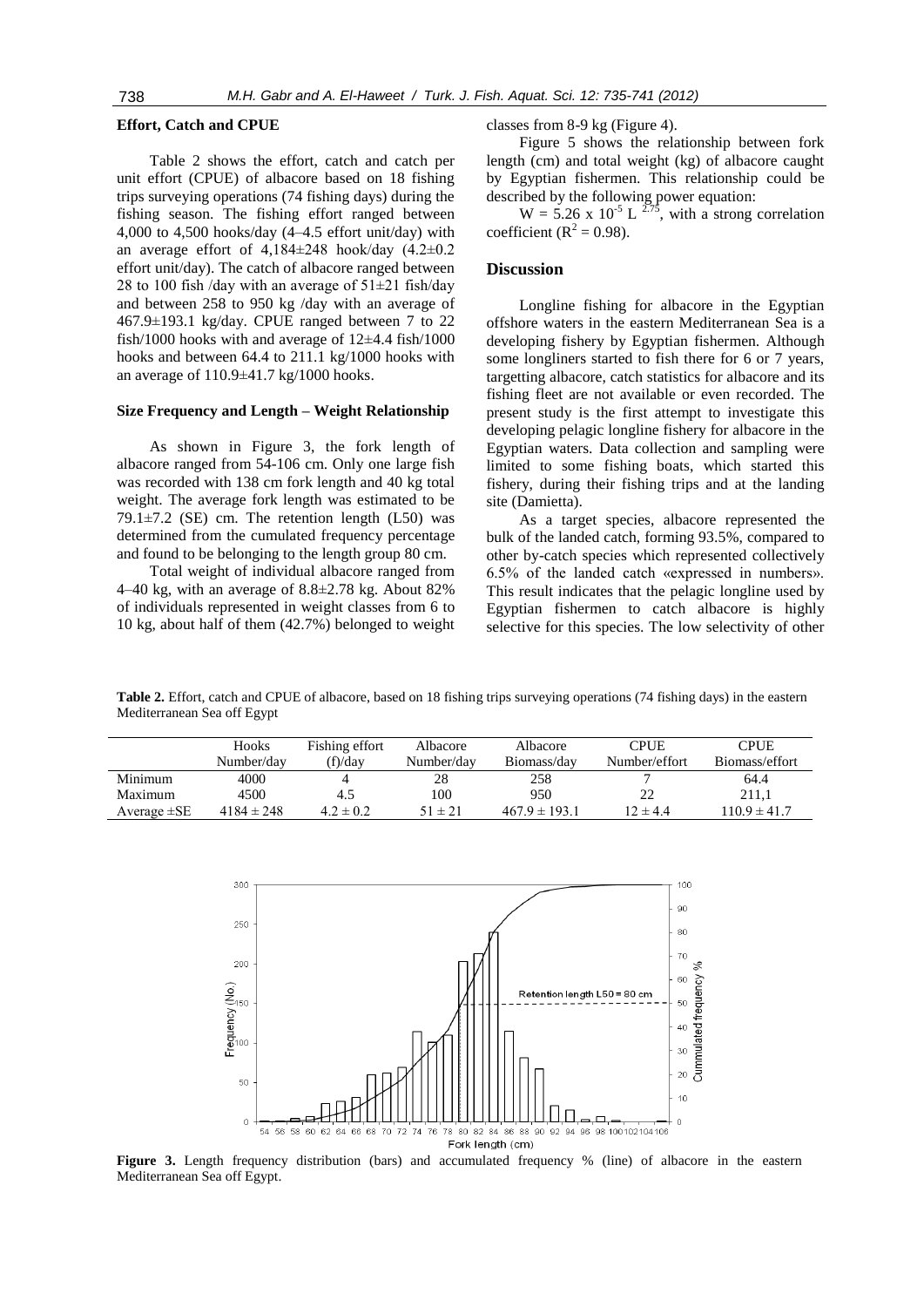

**Figure 4.** Percentage composition of the different weight classes of albacore in the eastern Mediterranean Sea off Egypt.



**Figure 5.** Length – weight relationship of albacore in the eastern Mediterranean Sea off Egypt.

by-catch species in this study may be attributed to season, gear design and operation, geographic location and oceanographic factors (Megalofonou *et al*., 2005; Tserpes *et al*., 2008; Coll *et al*., 2010; Macías *et al*., 2012).

Based on the data reported by Hsieh *et al*. (2010), and Chang and Yeh (2010), it is clear that the results of catch per unit effort in the present study are comparable to those reported for the North Atlantic albacore (Hsieh *et al*., 2010) and for the South Atlantic albacore (Chang and Yeh, 2010) during the period from 1990–2008. The average CPUE for the albacore in the North Atlantic was 8 fish/1000 hooks

and ranged between 4-15 fish/1000 hooks, while that for albacore in the South Atlantic was 13 fish/1000 hooks and ranged between 8–20 fish/1000 hooks.

However, care should be taken into account since the CPUE obtained for albacore in the present study may not reflect the actual albacore abundance in the fishing area. Based on observations on acoustic telemetry, Laurs *et al*. (1980) and Laurs and Lynn (1991) indicated that individuals of albacore in the Northeast Pacific of age ranging from 3-5 years spent 80% of the time at a depth of 100 m. In addition, Bard, (2001), mentioned that large albacore (average weight is 21 kg) in the North Atlantic is freely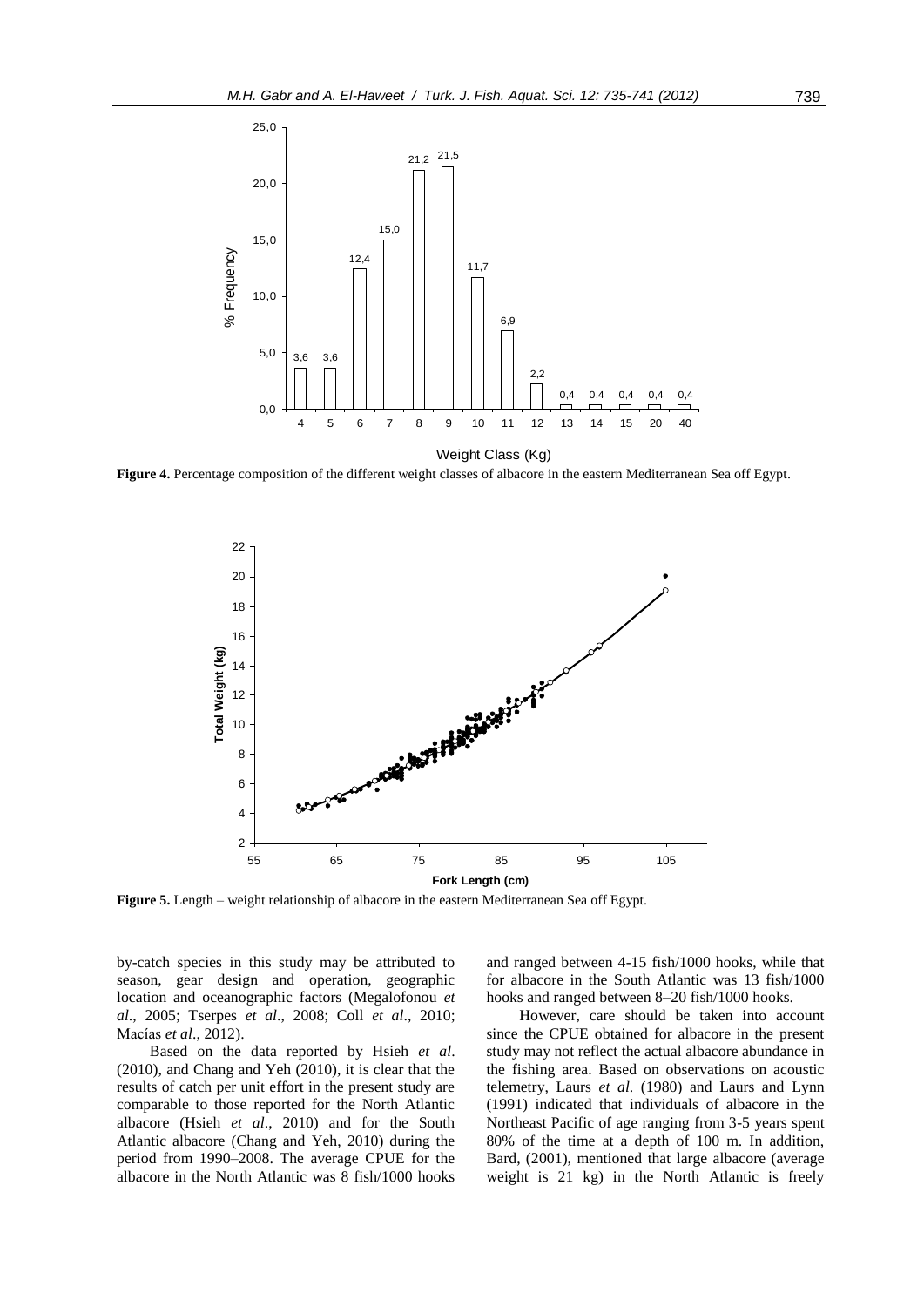swimming at depths from 100-450 m with a maximum abundance at depths from 250-300 m. Thus, probably a major part of albacore may remains far from attraction of the baits set at the fishing depth in the present study (20–30 m).

Length data for 1577 albacore showed that the fork length ranged from 54 to 106 cm. However, fish belonging to length classes from 74 to 86 cm represented the bulk of the catch (75%), the estimated average length and graphically determined retention length  $(L_{50})$  were found to be within the length class 80 cm (as shown in Figure 3). This average length is larger than that of albacore caught by driftnet fishing in the eastern Mediterranean (Karakulak *et al*., 2007; Karakulak *et al*., 2011).

Based on the findings of Arena *et al*. (1980) (cited in Alonso *et al*., 2005), that the fork length at first sexual maturity of albacore in the Mediterranean sea is 62 cm, the pelagic longline used by Egyptian fishermen catch mainly adult albacore. This is in agreement with previous papers that reported similar fork length ranges of albacore caught by pelagic longliners (Alonso *et al*., 2005; Di Natale *et al*., 2005).

The length-weight relationship of albacore showed an allometric growth reflected in the regression coefficient b (the exponent of the power equation,  $b = 2.75$ ). This negative allometric growth « b<3 » is characteristic to the Mediterranean albacore stock, whereas the Atlantic ocean albacore stocks are characterised by a positive allometric growth  $\ll$  b>3 » (Penney, 1994). Compared to the results from other previous studies (Table 3), the power equation describing the length-weight relationship of albacore caught by Egyptian fishermen in the eastern Mediterranean shows a great similarity to the results of Megalofonou (1990 and 2000) on Mediterranean albacore.

It is noteworthy that, in the present study, the length and weight measurements were collected during June and July only (Summer season), this should be considered because differences in the value of b may be attributed to many factors including seasonal, regional, water temperature, sex, food availability, and the fork length range included in the regression analysis (Tesch, 1971; Pitcher and Hart, 1982; Karakulak *et al.*, 2011).

The presence of only one large fish of 138 cm FL and the missing of (not represented in the catch) all albacore belonging to the length range between 106-138 cm. This may indicate a case of growth overfishing, or confirm a size-based vertical distribution (Bard, 2001) so that larger size groups live at higher depths out of reach for the fishing depth in the present study.

Future research should be carried out to study the spatial distribution, biology and exploitation of albacore in the eastern Mediterranean Sea through a regional research program in order to have sufficient data required to design a sustainable fisheries management plan.

## **Acknowledgements**

We are grateful to the owners, skippers and fishermen of longliners who agreed and helped us to go with them to conduct this study, we could not do it without their help. We also thank two anonymous reviewers for their comments which led to a much improved manuscript.

## **References**

- Akyol, O. and Ceyhan, T. 2012. Turkish driftnet fishery for albacore, *Thunnus alalunga* (Actinopterygii: Perciformes: Scombridae), and incidental catches in the eastern Mediterranean. Acta Ichthyol. Piscat., 42(2): 131–135.
- Alonso, C., Arrizabalaga, H. and Restrepo, V.R. 2005. Contribution of a chapter on albacore tuna for the revised ICCAT field manual. Collect. Vol. Sci. Pap. ICCAT, 58(5): 1646-1661
- Bard, F. 2001. Extension of geographical and vertical habitat of albacore (*Thunnus alalunga*) in the North Atlantic Possible consequences on true rate of exploitation of this stock. Collect. Vol. Sci. Pap. ICCAT, 52(4): 1447-1456.
- Chang, F.C. and Yeh, S.Y. 2010. Standardized CPUE of South Atlantic albacore (*Thunnus alalunga*), based on Taiwanese longline catch and effort statistics dating from 1967 to 2008. Collect. Vol. Sci. Pap. ICCAT, 65(4): 1408-1420
- Coll, M., Piroddi, C., Steenbeek, J., Kaschner, K., Rais B. and Lasram, F. 2010. The Biodiversity of the Mediterranean Sea: Estimates, Patterns, and Threats. PLoS ONE 5(8): e11842. doi:10.1371/journal.pone.0011842
- Collette, B., Acero, A., Amorim, A.F., Boustany, A., Canales Ramirez, C., Cardenas, G., Carpenter, K.E., Chang, S.-K., de Oliveira Leite Jr., N., Di Natale, A., Die, D., Fox, W., Fredou, F.L., Graves, J., Guzman-

**Table 3.** Length – weight relationship of albacore in the Atlantic Ocean and Mediterranean Sea by different authors

| <b>Albacore Stock</b> | F.L - Range | Number of specimens | Equation                                     | Reference              |
|-----------------------|-------------|---------------------|----------------------------------------------|------------------------|
| Mediterranean         | $55 - 89$   | 1742                | $W = 3.119 \times 10^{-5} \times FL^{2.880}$ | Megalofonou, 1990      |
| North Atlantic        | $42 - 117$  | 714                 | $W = 1.339 \times 10^{-5} \times FL^{3.107}$ | Santiago, 1993         |
| South Atlantic        | $46 - 118$  | 1008                | $W = 1.372 \times 10^{-5} \times FL^{3.079}$ | Penney, 1994           |
| Mediterranean         | $57 - 92$   | 998                 | $W = 5.312 \times 10^{-5} \times FL^{2.740}$ | Megalofonou, 2000      |
| Eastern Mediterranean | $64 - 94$   | 171                 | $W = 0.132 \times FL^{2.52}$                 | Karakulak et al., 2007 |
| Eastern Mediterranean | $64 - 94$   | 336                 | $W = 0.000160*FL^{2.467}$                    | Karakulak et al., 2011 |
| Eastern Mediterranean | $60 - 105$  | 274                 | $W = 5.26*10^{-5}*FL^{2.750}$                | Present Study          |